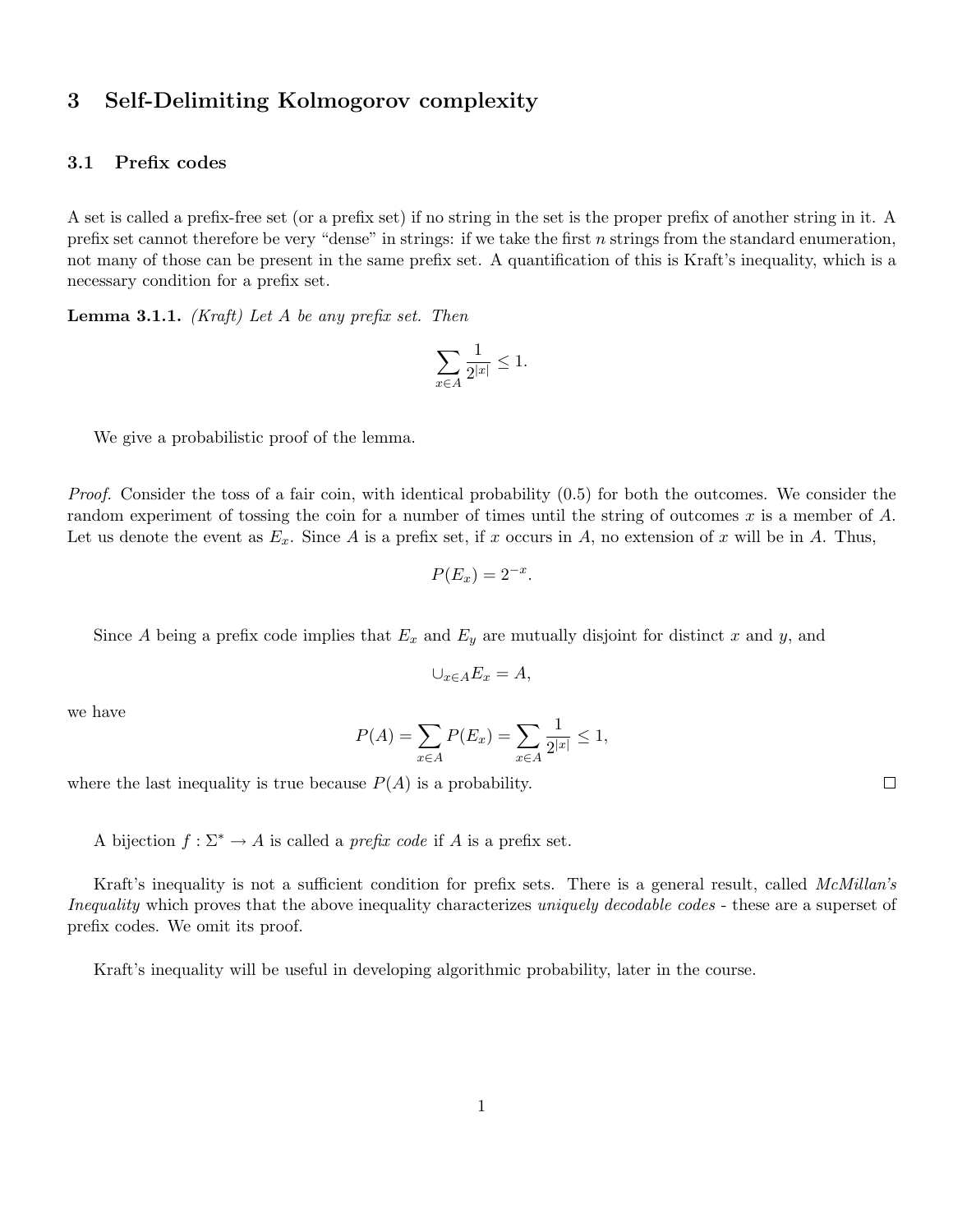## 3.2 Self-delimiting Kolmogorov complexity

One of the undesirable properties of plain Kolmogorov complexity was its subadditivity. Self-delimiting Kolmogorov complexity was one of the approaches introduced to address this issue, and it solves most of the defects of plain Kolmogorov complexity except the nonmonotonicity over prefixes.

The main idea is to restrict the set of programs to be a prefix set. We have to redo some of the work that we did for plain Kolmogorov complexity here, since it is not clear immediately that the definition will be independent of the UTM we choose.

Let  $\phi_1, \phi_2, \ldots$  be the computable enumeration of all the unary partial computable functions mapping strings to strings, and let  $T_1, T_2, \ldots$  be the corresponding Turing machines.

We will produce a new computable enumeration  $\phi'_1, \phi'_2, \ldots$  of unary partial computable prefix functions that is, the domain of each of these functions is a prefix set.

Consider a Turing machine  $T_i$  which computes a partial computable function  $\phi_i$ . We want to define a new Turing machine  $T_i'$  which computes over a prefix set, such that if  $\phi_i$  is a partial computable prefix function, then  $\phi_i = \phi'_i$ . Given an input  $b_0 b_1 \ldots b_{m-1}$ ,  $T'_i$  operates in the following manner (It is important to note that  $T'_i$  does not read any input bit to start with.)

——————————————————-

——————————————————-

Recall that the plain Kolmogorov complexity of x conditioned on y, with respect to a partial computable function  $\phi : \Sigma^* \to \Sigma^*$  is

$$
C_{\phi}(x|y) = \min\{|p| : \phi([y, p]) = x\}.
$$

Encoding: Let us consider some fixed prefix encoding  $e : \Sigma^* \to A$ , where A is a prefix set. Then  $\langle x, y \rangle$  defined by concatenating  $e(x)$  with  $e(y)$  is a prefix encoding of pairs of strings  $(x, y)$ . Thus  $|\langle x, y \rangle| = |e(x)| + |e(y)|$ .

<sup>1.</sup> Set  $p = \lambda$ , and  $m = -1$ .

<sup>2.</sup> Dovetail over all strings q, the execution of  $T_i$  over pq. Let  $q'$  be the first string in the dovetailed execution such that  $T_i$  halts on  $(p, q')$ . If such a  $q'$  is found, goto 3. 3.If  $q' = \lambda$ , output  $\phi_i(p)$ . Otherwise, increment m by 1, and set  $p = b_0 \dots b_m$ 4.go to 2.

The above code ensures that the domain of definition of  $T_i'$  is a prefix set. If  $\phi_i$  was a partial computable prefix function, then so is  $\phi'_i$ . <sup>[1](#page-1-0)</sup> Thus, there is a computable enumeration  $\phi'_1, \phi'_2, \ldots$  of partial computable prefix functions, and hence of their corresponding Turing machines  $T_1', T_2', \ldots$ . This is enough to prove that there is a universal partial computable prefix function for which an invariance theorem holds.

<span id="page-1-0"></span> ${}^{1}T'_{i}$  may not halt if there is no suffix y of some prefix  $b_0b_1 \ldots b_{k-1}$  of the given input, on which  $T_i$  halts - so in general  $T'_{i}$  is partial computable.

<span id="page-1-1"></span><sup>&</sup>lt;sup>2</sup>Contrast with the blowup for a general uniquely decodable code: for example,  $\left|\left[x, y\right]\right| = 2|x| + |y| + 2$ .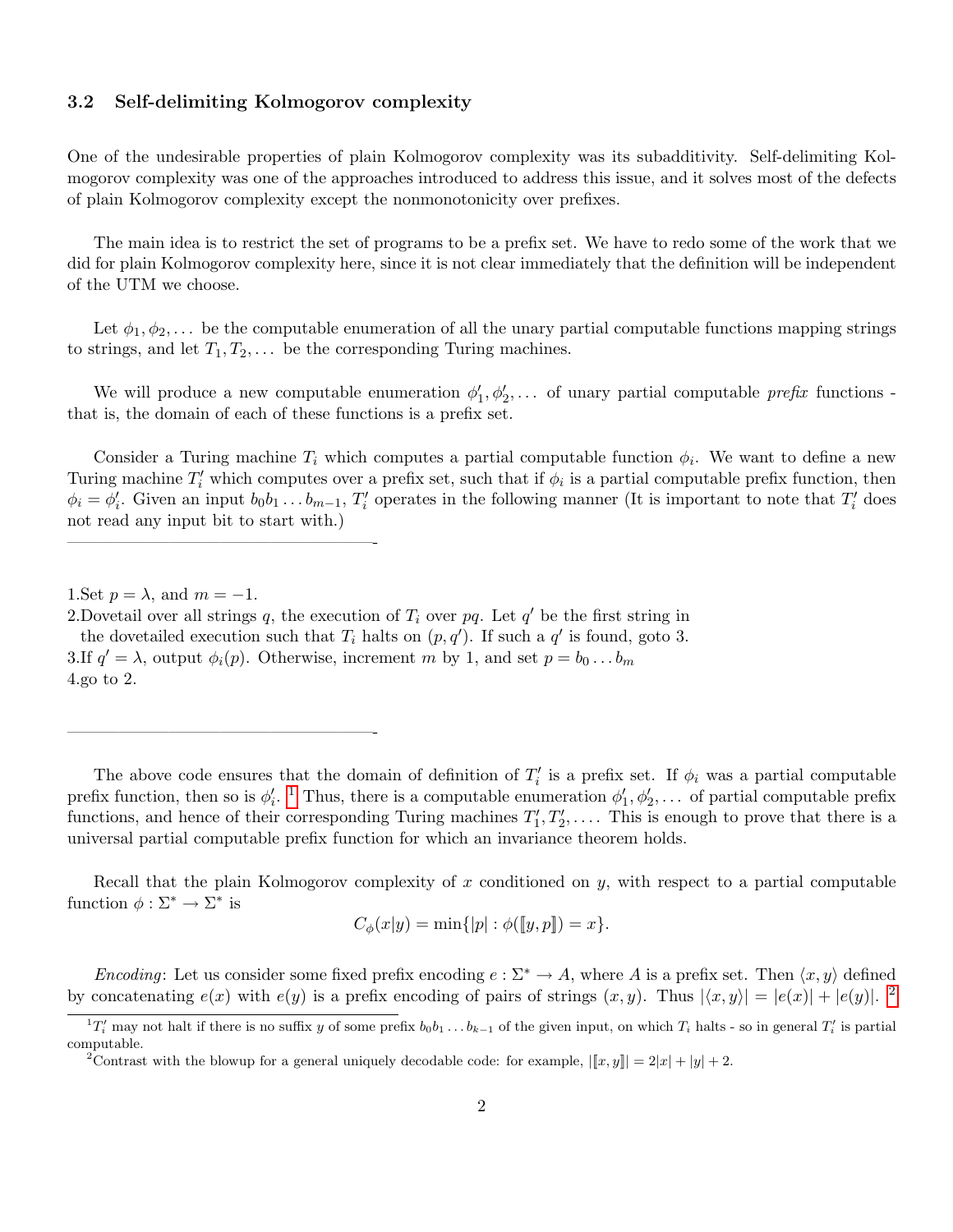HW2(a) asks you to define a prefix encoding for pairs of strings. We will assume that it is possible to define an encoding e such that  $|e(x)| \leq 2 \log |x| + 2 + |x|$ . Thus,  $|\langle x, y \rangle| \leq |x| + |y| + 2(\log |x| + \log |y| + 2)$ .

**Theorem 3.2.1.** There is a universal partial computable prefix function  $\psi : \Sigma^* \to \Sigma^*$  such that for any partial computable prefix function  $\phi : \Sigma^* \to \Sigma^*$  there is a constant  $c_{\phi}$  for which the following holds. For any strings x and y,

$$
C_{\psi}(x|y) \le C_{\phi}(x|y) + c_{\phi}
$$

*Proof.* We can construct a universal prefix Turing machine U, which, given input  $\langle y, \langle s_n, p \rangle \rangle$  computes  $T'_n(\langle y, p \rangle)$ . Let  $\psi : \Sigma^* \to \Sigma^*$  be the function computed by U. Then by an argument similar to the invariance theorem for plain Kolmogorov complexity, it follows that

$$
C_{\psi}(x|y) \leq C_{\phi'_n}(x|y) + c_{\phi'_n},
$$

where  $c_{\phi'_n} = 2 \log |s_n| + |s_n| + 2$ .

Thus, we can define:

**Definition 3.2.2.** The prefix complexity of x given y, denoted  $K(x|y)$  is defined to be  $C_{\psi}(x|y)$  for all strings x and y. The unconditional prefix complexity of x, denoted  $K(x)$ , is  $K(x|\lambda)$ .

(1) K is now subadditive. To see this, let x and y be two strings, and let  $p_x$  be a shortest prefix program for x and  $p_y$  be a shortest prefix program for y. We know that there is a universal prefix Turing machine U such that  $U(p_x) = x$  and  $U(p_y) = y$ . Then, we can construct a prefix Turing machine V such that, given input  $\langle p_1, p_2 \rangle$ , it computes  $(U(p_1), U(p_2))$ . Thus, we have

$$
K(x, y) \le K_V(x, y) + O(1) \le K(x) + K(y) + O(1). \tag{1}
$$

(2) We also have the following relation between C and K.

<span id="page-2-1"></span>
$$
C(x|y) \le K(x|y) + O(1).
$$
  
 
$$
K(x|y) \le C(x|y) + 2 \log C(x|y) + O(1).
$$

The first inequality follows directly from the fact that the universal partial computable prefix function is a partial computable function. The second inequality follows from the following argument. Recall that  $C(x|y)$  $\min\{|p| : \phi([y, p]) = x\}$ , where  $\phi$  is the universal partial computable function we chose. There is an index n in the computable enumeration of partial computable functions at which  $\phi$  occurs. That is,  $\phi = \phi_n$ . Then, the universal prefix Turing machine U, given  $\langle y, s_n, p \rangle$  can compute  $T_n([y, p]) = \phi_n([y, p])$ . [3](#page-2-0) Then, it follows that

$$
K(x|y) \le |e(s_n)| + |e(p)| + O(1)
$$
  
\n
$$
\le 2\log(|s_n|) + |s_n| + 2\log C(x|y) + C(x|y) + O(1)
$$
  
\n
$$
\le 2\log C(x|y) + C(x|y) + O(1).
$$

<span id="page-2-0"></span><sup>&</sup>lt;sup>3</sup>Note: We are not computing  $T'_n(\langle y, p \rangle)!$ .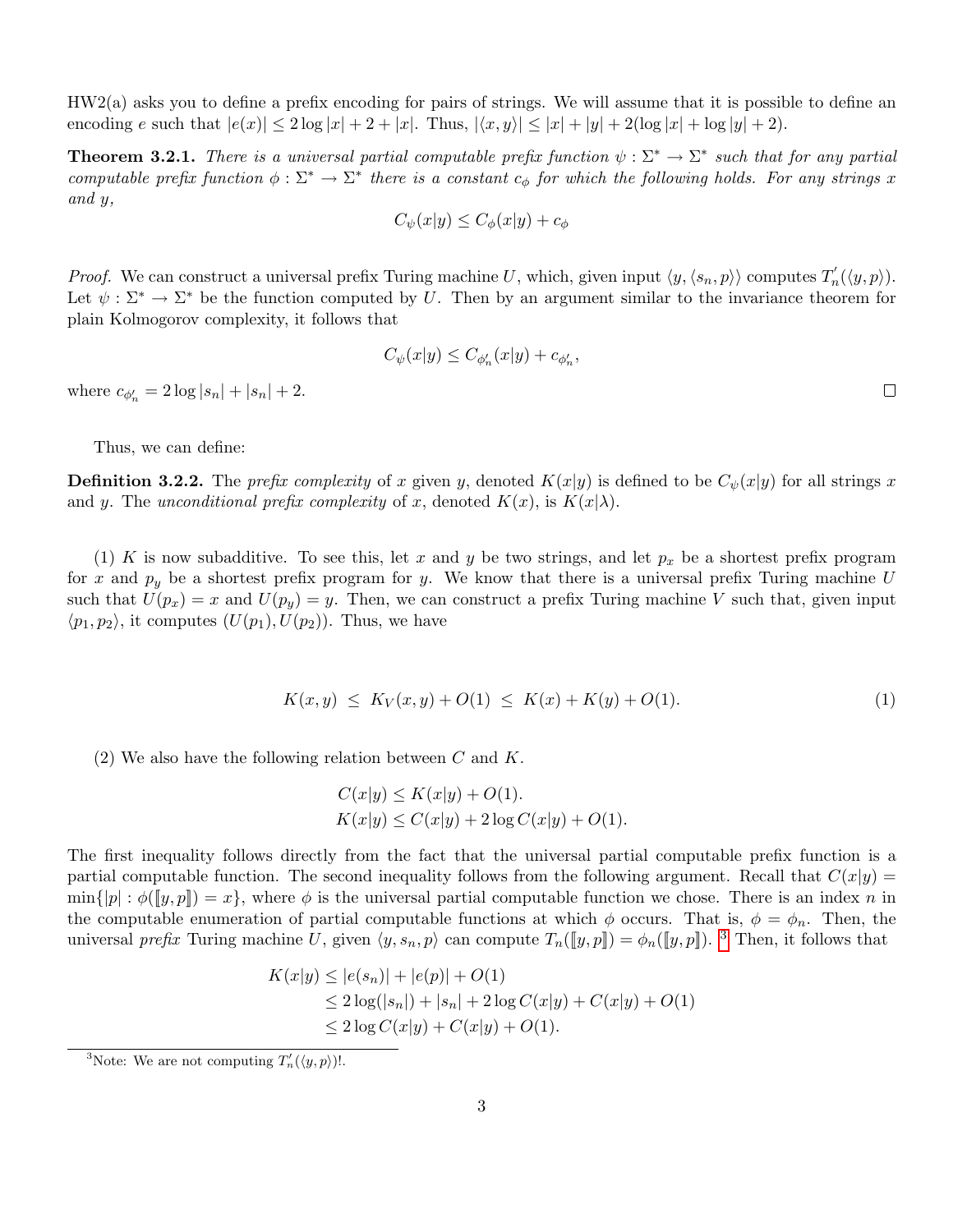**Lemma 3.2.3.** 1. For each n, the maximal complexity of n length strings is  $n + K(n) + O(1)$ .

2. For each r, the number of strings of length n with

$$
K(x) \le n + K(n) - r
$$

is at most  $2^{n-r+O(1)}$ .

*Proof.* We prove the second proposition first. Let r be an arbitrary number. Assume that a string x of length  $n$ satisfies

<span id="page-3-0"></span>
$$
K(x) \le n + K(n) - r.\tag{2}
$$

Then we have (IOU)

$$
K(x) + K(n | x, K(x)) = K(n) + K(x | n, K(n)) + O(1).
$$

Since  $x$  is an *n*-length string,

<span id="page-3-1"></span>
$$
K(n|x, K(x)) = O(1).
$$

So

$$
K(x) + O(1) = K(n) + K(x | n, K(n)) + O(1)
$$
\n(3)

Then [\(2\)](#page-3-0) and [\(3\)](#page-3-1) gives

$$
K(x|n, K(n)) \le n - r + O(1),
$$

from which we can conclude that the number of strings satisfying [\(2\)](#page-3-0) is at most  $2^{n-r+O(1)}$ .

This gives the lower bound for the first proposition.

## 3.3 Coding Theorem

<sup>[4](#page-3-2)</sup> If we have a set of prefix Turing machines  $\mathcal{M} = \{p_0, p_1, \dots\}$  encoded in binary, then the Kraft inequality gives us  $\sim$ 

$$
\sum_{i=1}^{\infty} \frac{1}{2^{|p_i|}} \le 1.
$$

This allows us to define the following notion.

<span id="page-3-2"></span><sup>&</sup>lt;sup>4</sup>This section has been prepared from notes prepared by David Doty.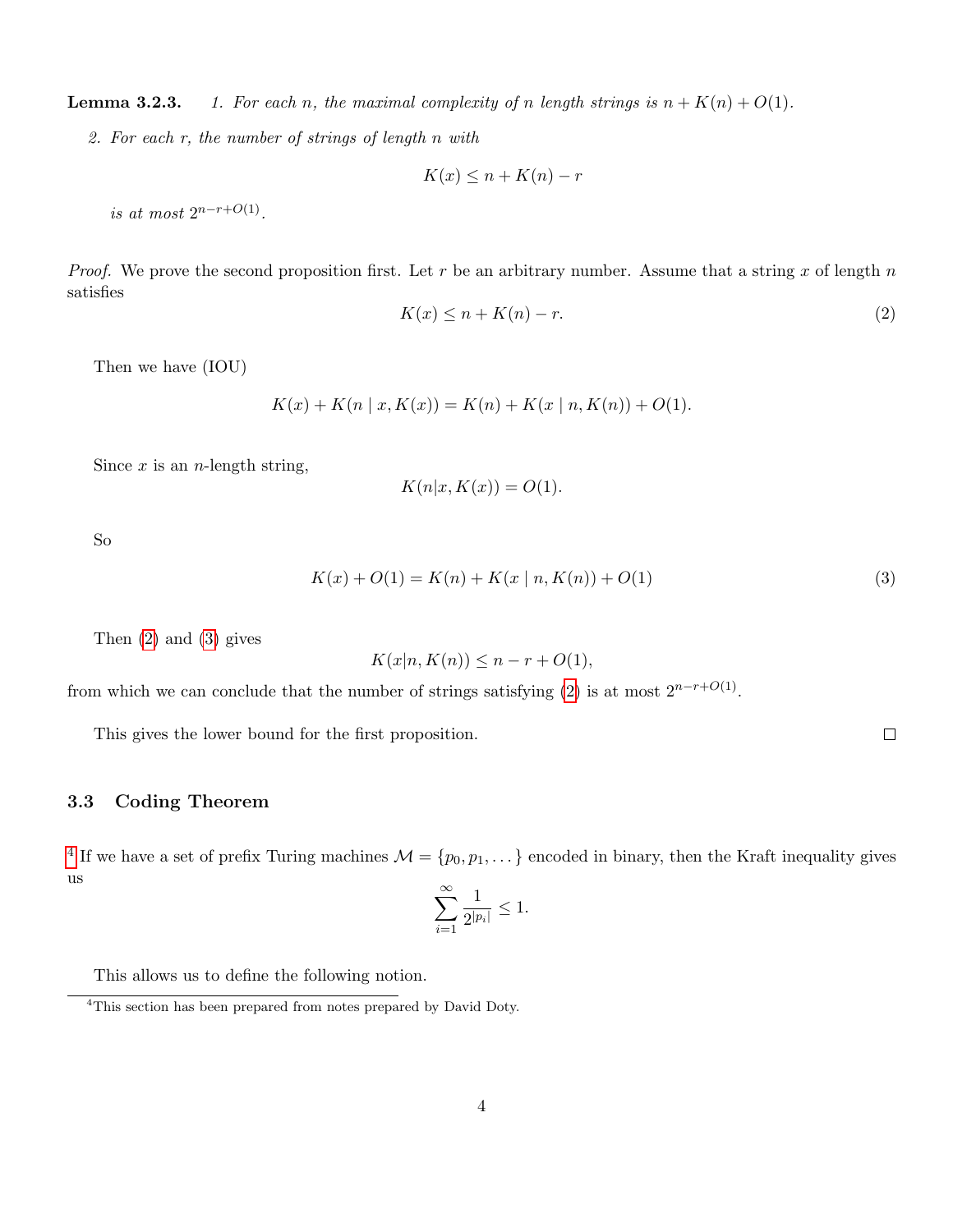**Definition 3.3.1.** Let  $x \in \{0,1\}^*$ . The algorithmic probability of x is

$$
\mathbf{m}(x) = \sum_{\substack{p \in \mathcal{M} \\ U(p)=x}} \frac{1}{2^{|p|}}.
$$

We can verify that  $\sum_{x\in\{0,1\}^*} \mathbf{m}(x) \leq 1$ . (Technically, **m** is a subprobability.) Thus  $\mathbf{m}(x)$  is the probability that  $U$  will output  $x$  when its input bits are determined by independent tosses of a fair coin.

We now try to show that  $K(x) = -\log \mathbf{m}(x) + O(1)$ , thus developing the analogy between K and the Shannon entropy H. It is clear that  $K(x) \ge -\log m(x)$ , since  $2^{-K(x)}$  is one of the terms that constitute the sum defining  $\mathbf{m}(x)$ . The converse inequality is called Levin's Coding Theorem.

We first introduce some definitions needed for the discussion.

**Definition 3.3.2.** An *indexed enumerator* is a Turing machine M taking an input  $z \in \{0,1\}^*$  such that  $M(z)$ enumerates a computably enumerable language.

We denote the language enumerated by Turing machine M by  $L(M)$ . Thus,  $M(\lambda), M(0), M(1), \ldots$  is an enumeration of (not necessarily all) Turing machines, and the corresponding computably enumerable languages are  $L(M(\lambda)), L(M(0)),...$ 

**Definition 3.3.3.** A request set is a set L of pairs of binary strings  $(x, s_n)$  such that

$$
\sum_{(x,s_n)\in L}\frac{1}{2^n}\leq 1.
$$

We call each  $(x, s_n)$  a request, and n its request length.

**Definition 3.3.4.** A *conditional requester* is an indexed enumerator R such that, for each  $z \in \{0,1\}^*$ ,  $R(z)$ enumerates a request set.

Thus  $R$  is a Turing machine, which, given a binary string  $z$  as input, will output the Turing machine enumerating language  $R(z)$ . That is,

$$
L(R(\lambda)), L(R(0)), L(R(1)), \ldots
$$

is a computably enumerable sequence of request sets.

The following theorem shows that if a request set  $L(R(z))$  is computably enumerable, then if  $(x, s_n) \in L(R(z))$ , the complexity of x conditioned on z is at most the request length of the request. We prove this with the help of an effective converse of Kraft's inequality.

<span id="page-4-0"></span>That is, given a computable enumeration of lengths  $n_0, n_1, n_2, \ldots$  satisfying  $\sum_{i=1}^{\infty} \frac{1}{2^n}$  $\frac{1}{2^i} \leq 1$ , we can computably enumerate a prefix set of codewords  $c_0, c_1, \ldots$  such that for all  $i \in \mathbb{N}$ ,  $|c_i| = n_i$ .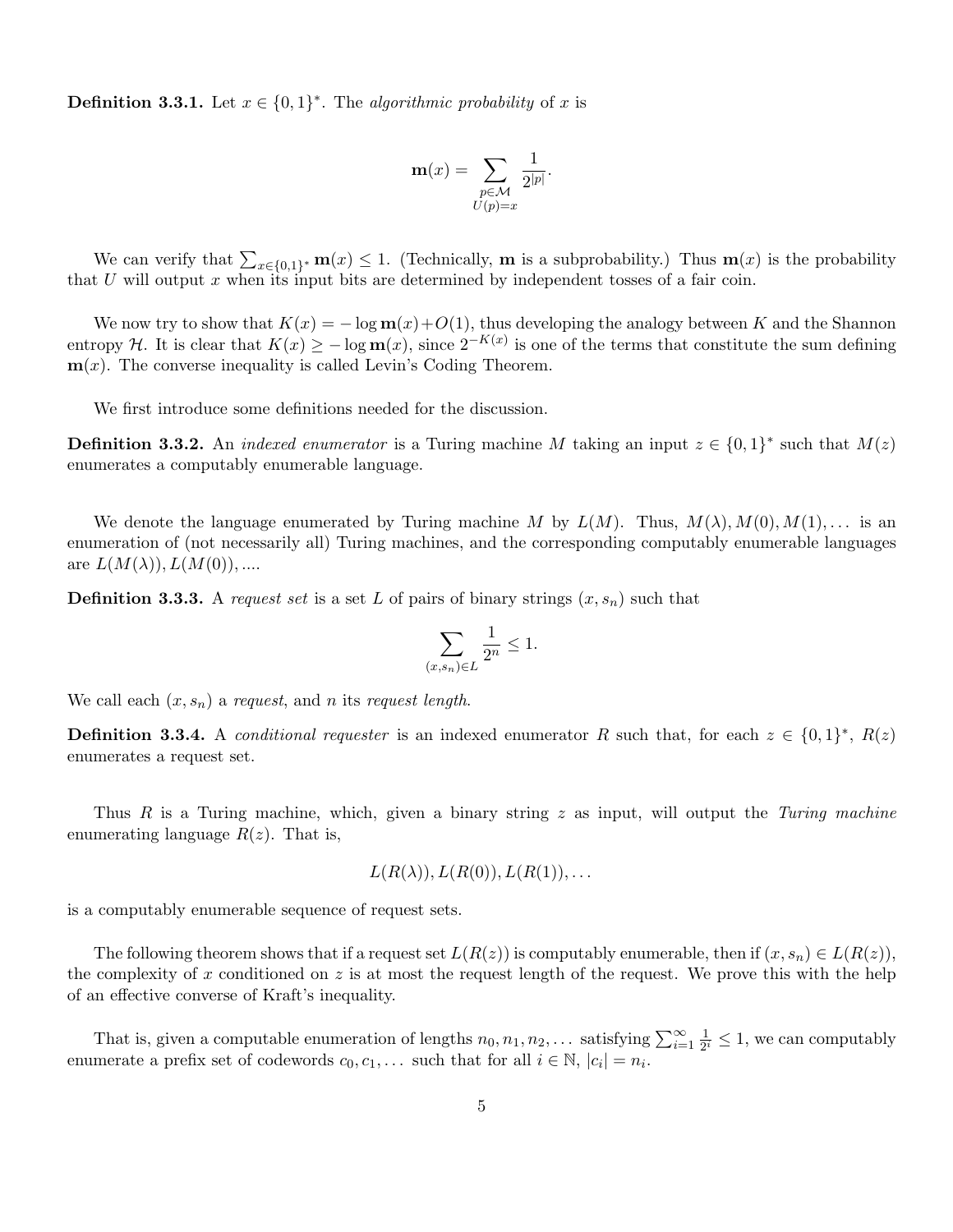**Theorem 3.3.5.** For each conditional requester R, there exists a constant  $c_R$  such that, for any binary string z, and all  $(x, s_n) \in L(R(z)),$ 

$$
K(x|z) \le n + c_R.
$$

*Proof.* Suppose that on getting a binary string z as input,  $R(z)$  enumerates  $(x_0, s_{n_0}), (x_1, s_{n_1}), \ldots$ . We will assign a codeword  $c_i$  from a *prefix set*, to each request  $(x_i, s_{n_i})$  such that  $|c_i| = n_i$  and  $c_i$  represents  $x_i$ .

We describe a Turing machine M that, on input  $c_i$  and z, will output  $x_i$ . If the input c is not a codeword, then the computation diverges. Let the program size of this machine be  $l_M$ . This machine is sufficient to show that  $K(x_i|z) \leq |c_i| + l_M = n_i + l_M$ .

 $M(c_i,z)$ 1.  $C = \emptyset$ .  $\Rightarrow$  The set of codewords 2.  $j = 0$ .  $\Rightarrow$  index for the language  $L(R(z))$ . 3. for each  $(x_j, s_{n_j})$  enumerated by  $R(z)$  do 4.  $w =$  the first element in  $\{0,1\}^{n_j} \setminus C$  with no proper prefix or extension already in C. 5. if  $w = c_i$  then 6. output  $x_j$  and halt.  $\qquad \triangleright \quad c_i$  is the encoding of  $(x_j, s_{n_j})$ 7. else  $C[j] = w$ , increment j by 1.  $\triangleright$  Add w to the set of assigned code words. 8. done

——————

——————

We will now prove that the algorithm works as we claim. That is, it defines a prefix encoding of the sequence  $(x_1, s_{n_1}), (x_2, s_{n_2}), \ldots$  such that the codeword  $c_i$  assigned to  $(x_i, s_{n_i})$  is  $n_i$  bits long.

We have to show that it is always possible to choose a string w in line 4. That is, if  $(x, s_n)$  is enumerated by the machine  $R(z)$ , then there is a string w with n bits such that no prefix or extension of w has already been assigned by the algorithm in its iteration thus far.

Let us denote the set of infinite binary sequences with the string w as prefix by [w]. Let w be the  $k^{\text{th}}$  string of length n. By the binary representation of the unit interval  $[0, 1]$ , this corresponds to the interval

$$
\left[\frac{k}{2^n},\frac{k}{2^n}\right).
$$

The set C at any point in the algorithm is a finite union of such intervals. Since we ensure that when we add any string w to the set C, no prefix or extension of w is already in C, we can observe that C is the finite disjoint union of such intervals. Also, at any iteration  $j$  of the algorithm,

<span id="page-5-0"></span>
$$
\frac{1}{2^{|C[0]|}} + \frac{1}{2^{|C[1]|}} + \dots + \frac{1}{2^{|C[j]|}} = \frac{1}{2^{s_{n_1}}} + \frac{1}{2^{s_{n_2}}} + \dots + \frac{1}{2^{s_{n_j}}}.
$$
\n(4)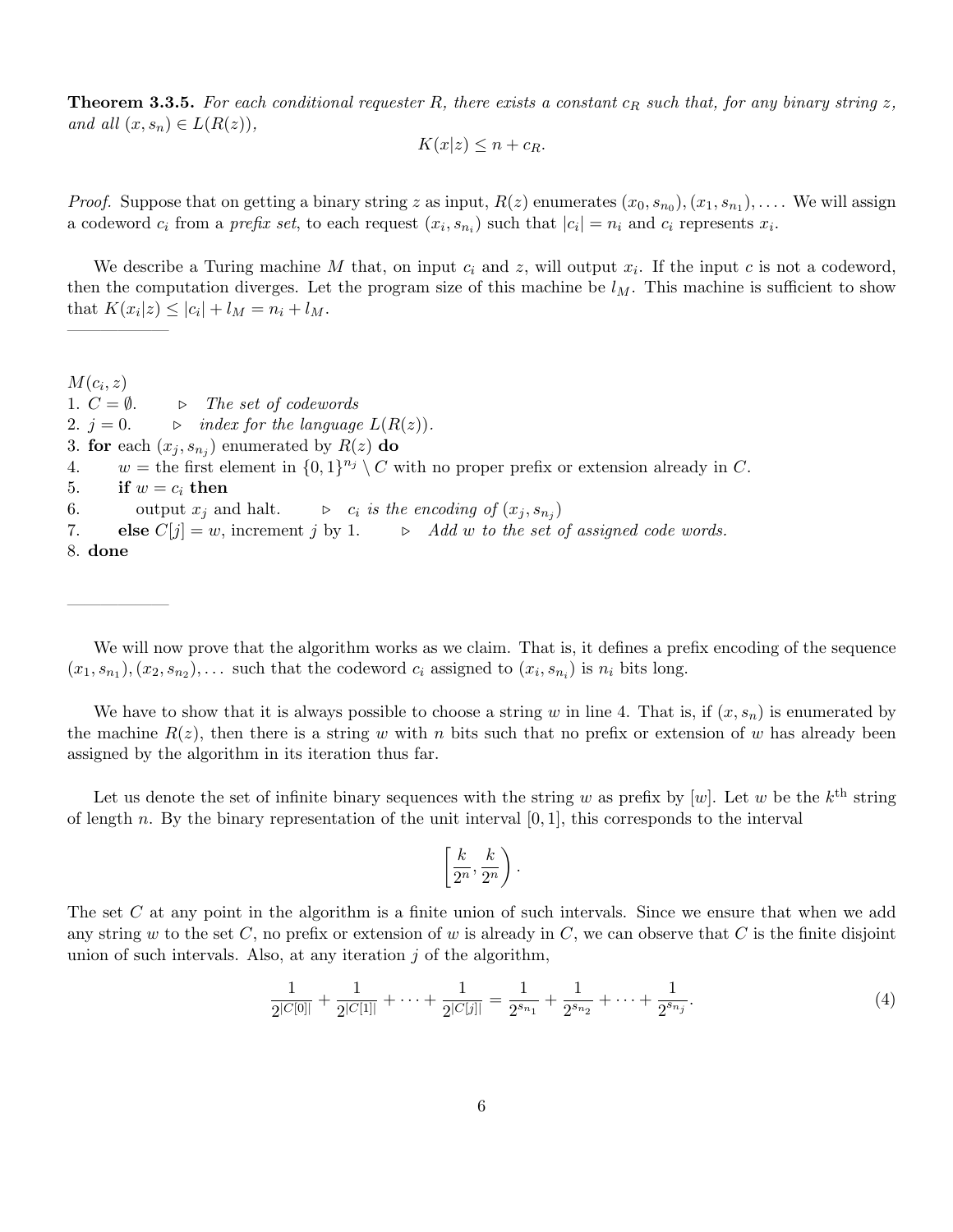We now claim that the algorithm ensures that the complement of  $C$ , denoted  $C<sup>c</sup>$ , can be written as a finite disjoint union of intervals with length strictly increasing to the right. That is,

<span id="page-6-0"></span>
$$
[C^{c}] = \bigcup_{i=1}^{m} \left[ \frac{k_i}{2^{n_i}}, \frac{k_{i+1}}{2^{n_i}} \right), \text{ where } n_i > n_j \text{ if } 1 \le i < j \le m.
$$
 (5)

Proof of this claim can be found here.

Now, let us assume that every  $w \in \{0,1\}^n$  has a prefix or extension already in C. This means that every subinterval in the disjoint union [\(5\)](#page-6-0) has length at most  $2^{-n-1}$ . By the claim above, the length of  $[C<sup>c</sup>]$  is at most

$$
\frac{1}{2^{n+1}} + \frac{1}{2^{n+2}} + \frac{1}{2^{n+3}} + \dots,
$$

which is equal to  $\frac{1}{2^n}$ . Thus C has measure greater than  $1-\frac{1}{2^n}$ . By the observation [\(4\)](#page-5-0), this means that no more request with request length  $n$  will ever be issued.

Suppose we consider a machine which, for any input w, enumerates the language  $R(z)$ . Then on input  $\lambda$  too, the machine will enumerate  $R(z)$ . Thus, we have the unconditional complexity version of the above theorem.

<span id="page-6-1"></span>**Corollary 3.3.6.** If L is a computably enumerable request set, then there is a constant  $c<sub>L</sub>$  such that for all  $(x, s_n) \in L$ ,

$$
K(x) \le n + c_L.
$$

The main theorem of this subsection intuitively states that if there are many long programs which output a string  $x$ , then there is a short program which outputs it. This result is known as the Coding Theorem.

<span id="page-6-3"></span>**Theorem 3.3.7** (Coding Theorem (Levin)). There is a constant  $c_{coding}$  such that for all strings x,

$$
K(x) \le -\log \mathbf{m}(x) + c_{coding}.
$$

The intuition of its proof is as follows. We will consider a set of requests  $(x, s_n)$  with every  $s_n$  at least as long as  $-\log m(x)$ . If this set is computably enumerable, then Corollary [3.3.6](#page-6-1) assures us that  $K(x)$  is at most  $-\log m(x) + O(1).5$  $-\log m(x) + O(1).5$ 

Proof. Define the set

$$
L = \{(x, s_n) \mid -\log m(x) < n+1\}.
$$

It suffices to show that  $L$  is a computably enumerable request set. For, then by Theorem [3.3.5,](#page-4-0) we can construct a prefix set where each x corresponds to a program (codeword) with length  $n$ .

<span id="page-6-2"></span><sup>&</sup>lt;sup>5</sup> A subtlety of the proof is this:  $m(x)$  is not computable - so we cannot ask the precise question  $(x, s_{-\log m(x)+1})$  alone. We will have to ask a lot more questions  $(x, s_n)$  where  $-\log m(x) < n+1$  because  $m(x)$  is known only "in the limit." This is why we needed an effective converse of Kraft's inequality.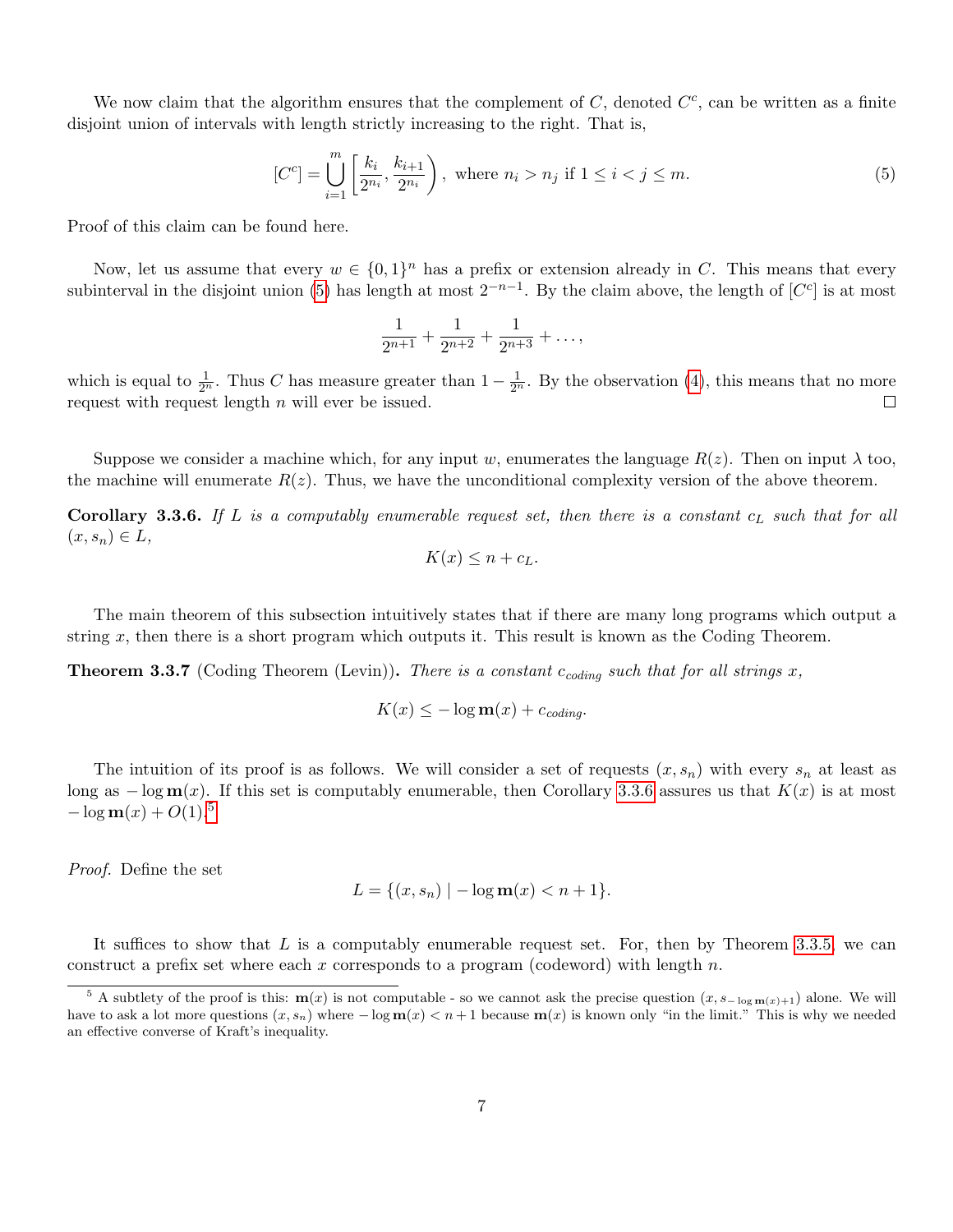First, we prove that  $L$  is computably enumerable. Recall that  $L$  is computably enumerable if and only if there is a Turing machine which accepts it. We design a machine M that accepts  $(x, s_n)$  exactly when  $-\log m(x) < n+1$ . This machine, on input  $(x, s_n)$  starts dovetailing over all prefix Turing machines, computing a lower approximation  $\underline{\mathbf{m}}(x)$  of  $\mathbf{m}(x)$ . Initially, M sets  $\underline{\mathbf{m}}(x) = 0$ . If the prefix machine  $p_i$  halts and outputs x, then M adds  $\frac{1}{2^{|p_i|}}$  to  $\underline{\mathbf{m}}(x)$ . This continues until M can ensure that  $-\log \underline{\mathbf{m}}(x) < n+1$ , when it accepts  $(x, s_n)$ . If this condition is not met, M runs forever.

This algorithm will accept exactly those  $(x, s_n) \in L$ : **m** is approximable from below, and in the limit,  $\mathbf{m}(x)$ equals  $\mathbf{m}(x)$ . Thus – log  $\mathbf{m}(x)$  is approximable from above, and in the limit, – log  $\mathbf{m}(x)$  equals – log  $\mathbf{m}(x)$ . Thus, if  $n + 1$  is greater than  $-\log \mathbf{m}(x)$ , then at some point, it will be greater than  $-\overline{\log \mathbf{m}}(x)$ , and M will accept.

Thus L is computably enumerable.

We also have

$$
\sum_{(x,s_n)\in L} \frac{1}{2^{|s_n|}} = \sum_{x\in \Sigma^*} \sum_{-\log m(x)-1 < n} \frac{1}{2^n}
$$
\n
$$
\leq \sum_{x\in \Sigma^*} \mathbf{m}(x)
$$
\n
$$
\leq 1,
$$

proving that  $L$  is a request set.

3.4 Symmetry of Information

The theorem in this section shows that, up to a small error term,  $K(x, y)$  (the amount of randomness in the pair  $(x, y)$  is the sum of  $K(x)$  (the amount of randomness in x), and  $K(y|x)$  (the amount of randomness in y even when we are given access to  $x$ ).

The following lemma states that the algorithmic probability of any string  $x$  is lower bounded by the probability over all strings y of the pair  $(x, y)$ .

<span id="page-7-0"></span>**Lemma 3.4.1.** There is a constant  $c_{Projection}$  such that for all  $x \in \Sigma^*$ ,

$$
\mathbf{m}(x) \ge \frac{1}{2^{c_{Projection}}}\sum_{\substack{y,p\in\Sigma^*\\U(p)=(x,y)}}\frac{1}{2^{|p|}}.
$$

*Proof.* Let x, y be binary strings, and let p be the binary encoding of a prefix program such that  $U(p) = (x, y)$ . Then define  $q_p$  to be the program that simulates p to produce  $(x, y)$  and then outputs x. Then  $U(q_p) = x$  and there is a constant  $c_{\text{Projection}}$  independent of x (actually, even independent of p) such that  $|q_p| \leq |p| + c_{\text{Projection}}$ .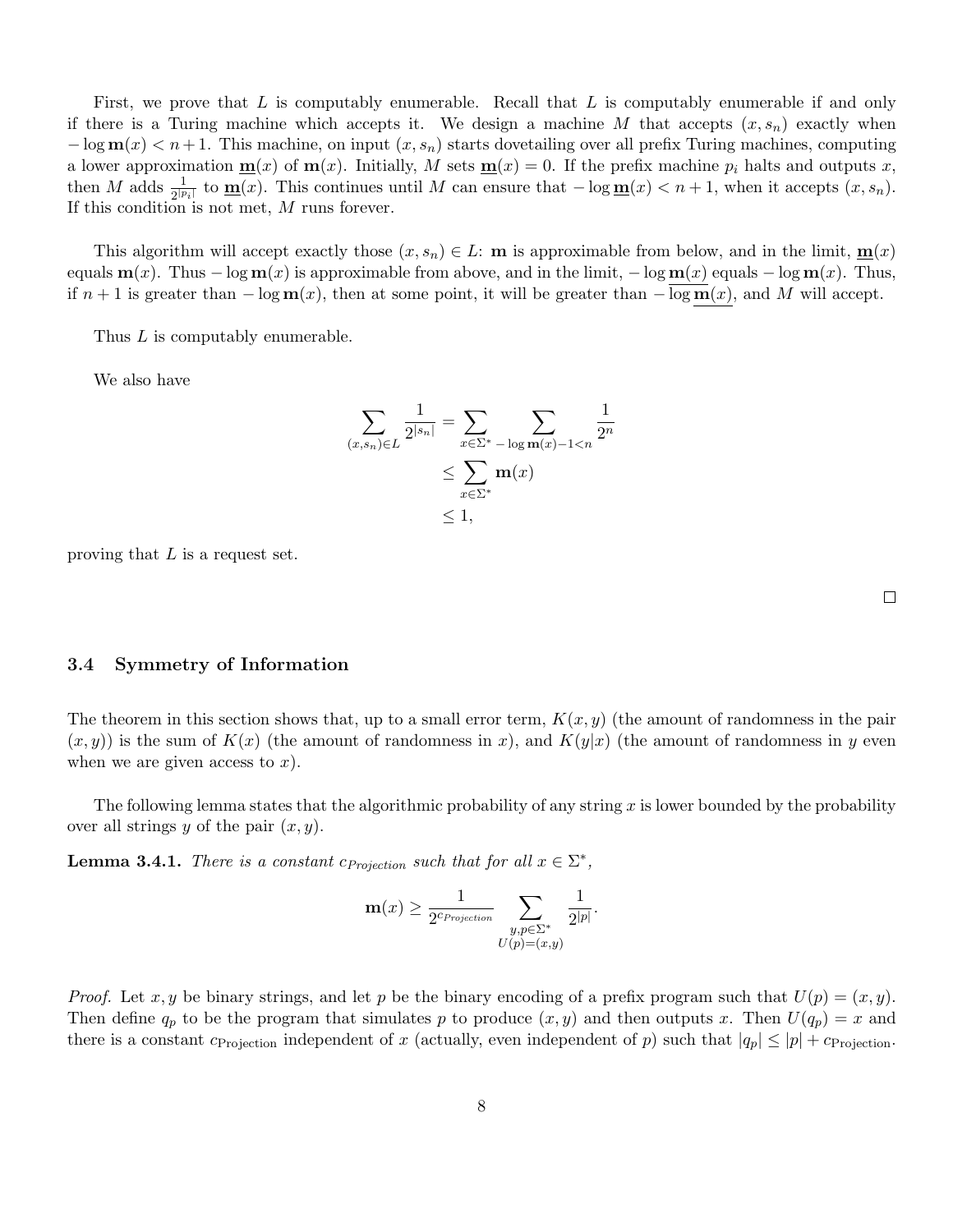Then

$$
\mathbf{m}(x) = \sum_{q \in \Sigma^*} \frac{1}{2^{|q|}}
$$
  
\n
$$
\geq \sum_{\substack{y, p \in \Sigma^* \\ U(p) = (x,y)}} \frac{1}{2^{|q|}}
$$
  
\n
$$
\geq \frac{1}{2^{c_{\text{Projection}}}} \sum_{\substack{y, p \in \Sigma^* \\ U(p) = (x,y)}} \frac{1}{2^{|p|}}
$$

We know that

$$
K(x,y) \leq K(x) + K(y|x) + O(1),
$$

thus

$$
K(x, y) \le K(x) + K(y|x, K(x)) + O(1).
$$

<span id="page-8-2"></span>The following nearly gives the converse inequality<sup>[6](#page-8-0)</sup> which is the difficult direction in symmetry of information. **Theorem 3.4.2.** There is a constant  $c \in \mathbb{N}$  such that for all  $x, y \in \Sigma^*$ ,

$$
K(y|x, K(x)) \le K(x, y) - K(x) + c.
$$

*Proof.* Let R be the Turing machine, which, when given input  $z = \langle x, s_n \rangle$  does the following. If there is a program of length exactly n which produces  $x^7$  $x^7$ , then  $R(z)$  enumerates the language

$$
L(R(z)) = \{ \langle y, |p| - n + c_{\text{coding}} + c_{\text{projection}} \rangle \mid U(p) = (x, y) \}.
$$

Then,  $L(R(z))$  is computably enumerable: The machine verifies that the input is of the form  $\langle x, s_n \rangle$ , and if so, dovetails over all programs of length n. If any of them halt and produce x, then  $R(z)$  enumerates  $L(R(z))$ .

When the string  $z' = \langle x, K(x) \rangle$  is input, we have that

$$
L(R(z')) = \{ \langle y, |p| - K(x) + c_{\text{coding}} + c_{\text{projection}} \rangle \mid U(p) = (x, y) \}.
$$

Thus  $L(R(z'))$  is computably enumerable.

$$
K(x, y) \le K(x) + K(y|x, K(x)) - c
$$

for some  $c \in \mathbb{N}$ , but we have this inequality only up to an additive constant.

<span id="page-8-1"></span><sup>7</sup>There could be more than one of the same length.

<span id="page-8-0"></span> ${}^{6}$ The exact converse of the inequality in Theorem [3.4.2](#page-8-2) is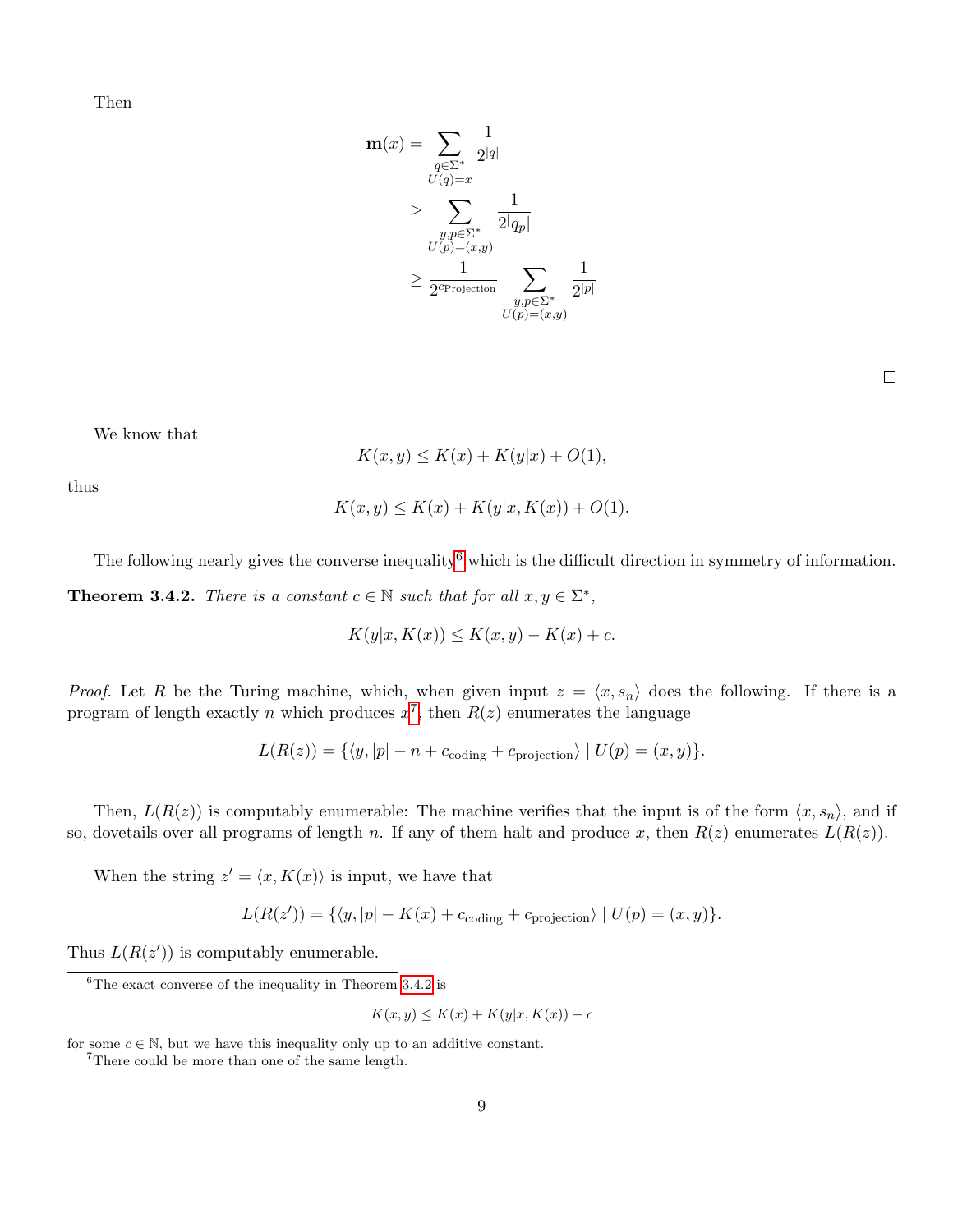Now, we show that  $L(R(z'))$  is a request set. Even though it is not necessary that every  $L(R(z))$  is a request set, on the particular input  $z'$ , we have the following inequality,

$$
\sum_{\langle y,m\rangle \in L(R(z'))} \frac{1}{2^m} = \sum_{\substack{y,p \in \Sigma^* \\ U(p)=(x,y)}} \frac{1}{2^{|p|-K(n)+c_{\text{coding}}+c_{\text{projection}}}} \\
= 2^{K(x)-c_{\text{coding}}-c_{\text{projection}}} \sum_{\substack{y,p \in \Sigma^* \\ U(p)=x,y}} \frac{1}{2^{|p|}} \\
\leq 2^{K(x)-c_{\text{coding}}-c_{\text{projection}}} 2^{c_{\text{projection}}} \mathbf{m}(x) \qquad \text{by Lemma 3.4.1} \\
\leq 2^{K(x)-c_{\text{coding}}} 2^{c_{\text{coding}}}\frac{1}{2^{K(x)}} \qquad \text{by Theorem 3.3.7} \\
= 1,
$$

which proves that  $L(R(z'))$  is a request set.

By Theorem [3.3.5,](#page-4-0) for all  $x, y \in \Sigma^*$ ,

 $K(y|x, K(x)) \le |p| - K(x) + c_{\text{coding}} + c_{\text{projection}} + c_R,$ 

for any program p such that  $U(p) = (x, y)$ . In particular, for the case when p is a minimal program for  $(x, y)$ , we have

$$
K(y|x, K(x)) \le K(x, y) - K(x) + c.
$$

where  $c = c_{\text{coding}} + c_{\text{projection}} + c_R$ .

With this, we can now prove the following estimate which helps to prove the symmetry of information. <sup>[8](#page-9-0)</sup>

<span id="page-9-1"></span>**Corollary 3.4.3.** There is a constant  $c' \in \mathbb{N}$  such that for all strings x and y,

$$
K(y|x) \le K(x, y) - K(x) + K(K(x)) + c'.
$$

*Proof.* Let  $M$  be the minimal program from Theorem [3.4.3](#page-9-1) which testifies that

$$
K(y|x, K(x)) \le K(x, y) - K(x) + K(K(x)) + c.
$$

Let  $p_{K(x)}$  be a minimal program for  $K(x)$ . Then a program with  $p_{K(x)}$  hardcoded, and on input x outputs the value of  $M(x, K(x))$  is not more than  $|M| + |p_{K(x)}| + O(1)$  bits long, thus we have

$$
K(y|x) \le K(x, y) - K(x) + K(K(x)) + c'.
$$

 $\Box$ 

<span id="page-9-0"></span><sup>8</sup>Thanks to Anuradha Mehta, Mrinalkanti Ghosh, Santosh Kumar, Rohit Gurjar and Rahul Gupta for pointing out various problems with the original formulation of Theorem [3.4.2](#page-8-2) and Corollary [3.4.3.](#page-9-1)